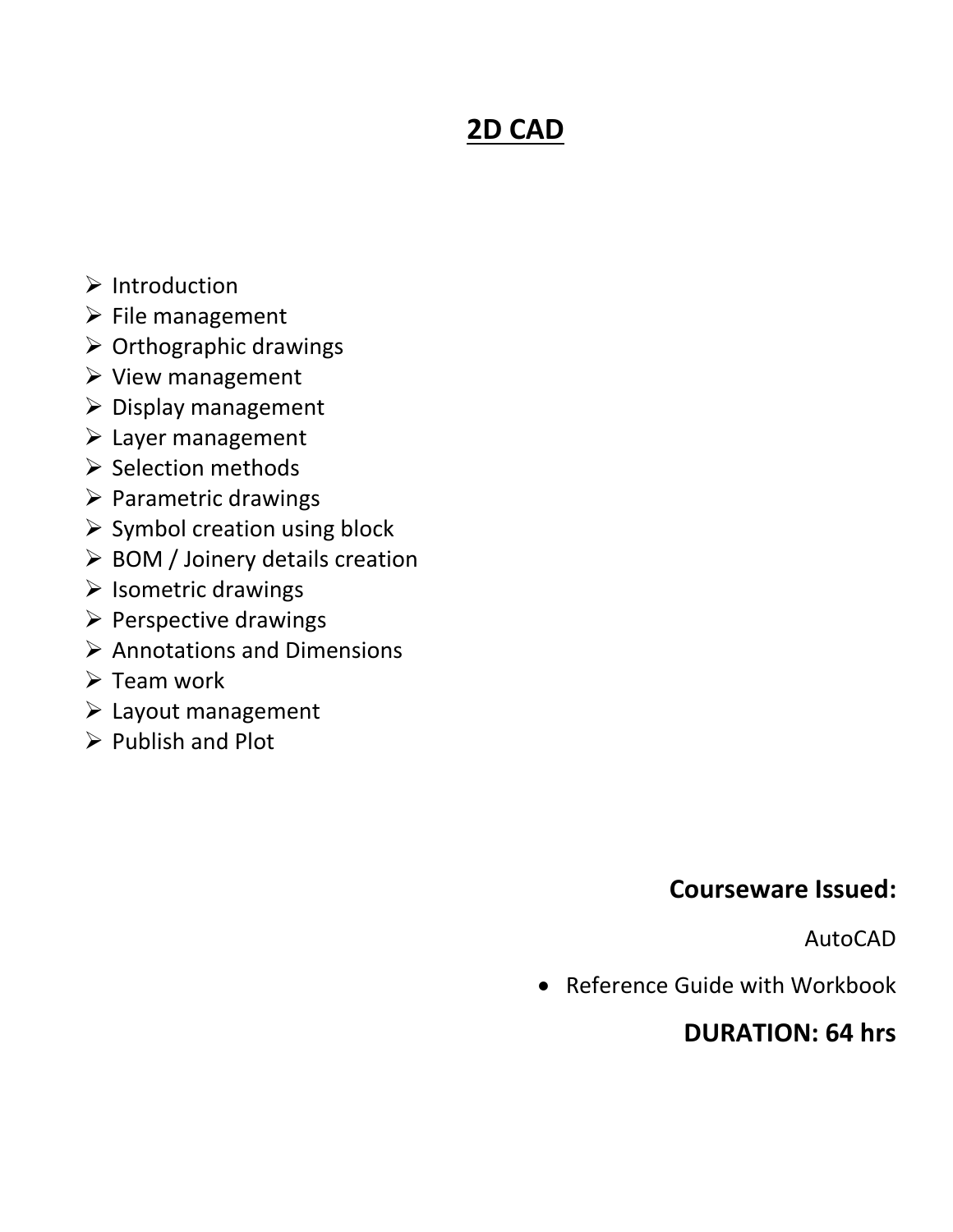## **3D AutoCAD**

- 3D modeling concepts in AutoCAD
- $\triangleright$  Understand and use viewpoint and UCS
- $\triangleright$  Wireframe modeling
- $\triangleright$  Solid modeling & editing
- $\triangleright$  Mesh modeling & editing
- $\triangleright$  Surface modeling & editing
- $\triangleright$  Create & manage 2D views from 3D models
- $\triangleright$  Materials, lights & rendering
- $\triangleright$  Working with images
- $\triangleright$  Import and export

### **Courseware Issued:**

AutoCAD - 3D Modelling

Reference Guide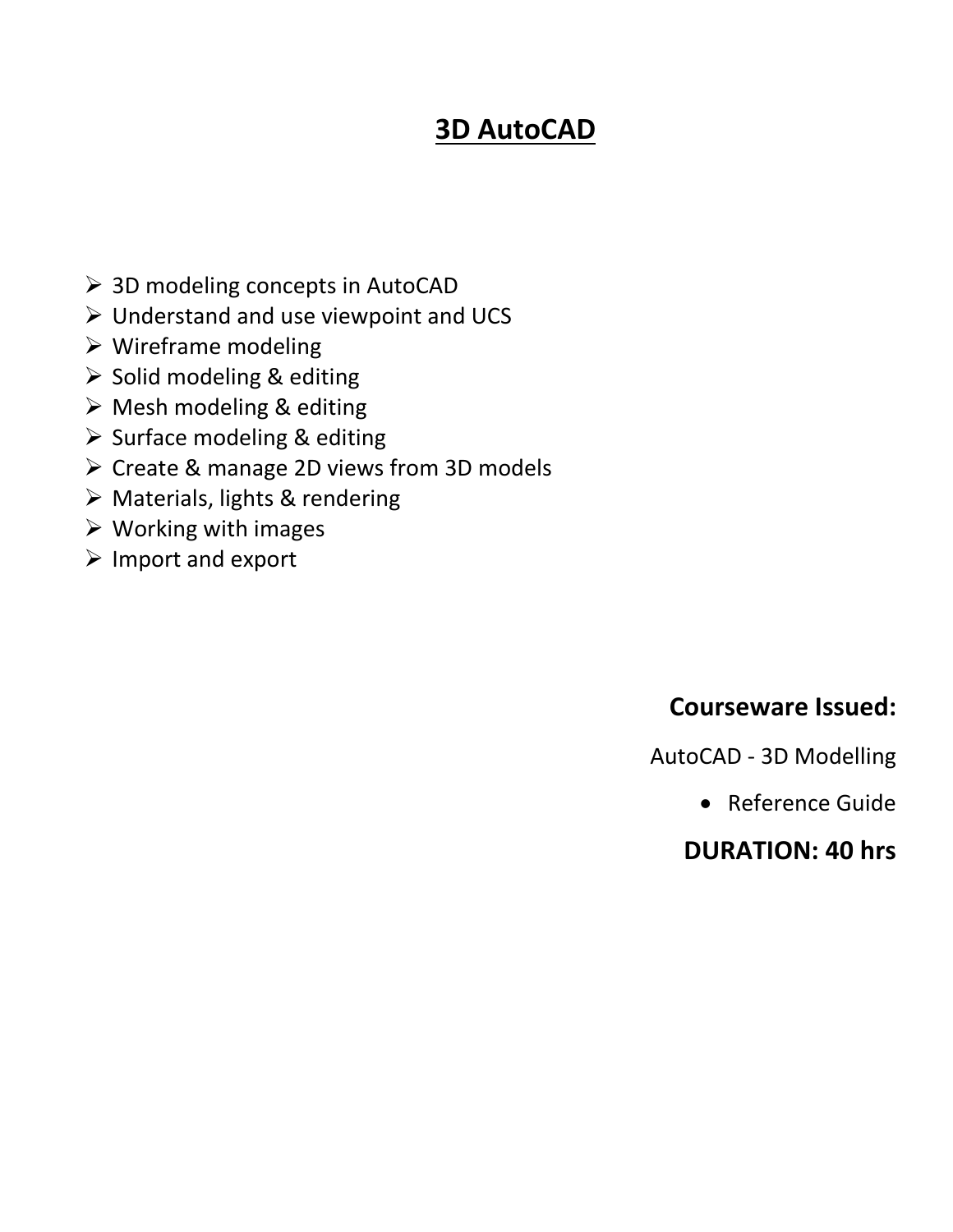## **MicroStation**

- $\triangleright$  Introduction
- $\triangleright$  Understating the interface
- MicroStation workflow
- $\triangleright$  Working with views
- $\triangleright$  Creating and modifying elements
- $\triangleright$  Annotation tools
- $\triangleright$  Dimensioning
- $\triangleright$  Working with levels
- $\triangleright$  Working with references
- $\triangleright$  Printing methods

#### **Courseware Issued:**

MicroStation

Reference Guide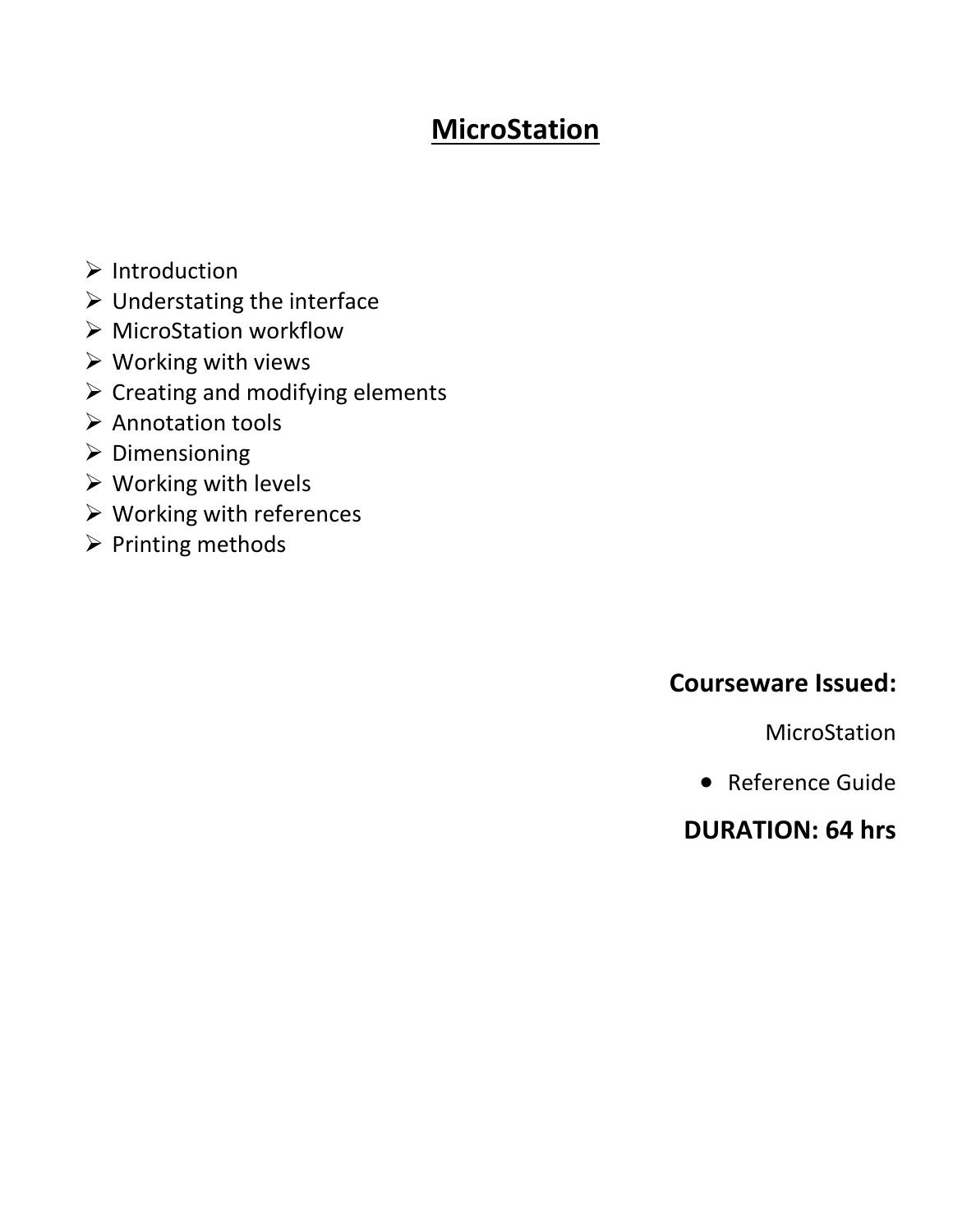### **Inventor**

- Autodesk Inventor User Interface
- $\geqslant$  2D sketching
- $\geq$  3D sketching
- $\triangleright$  Parametric Part Modeling
- $\triangleright$  Creating Work Features
- $\triangleright$  Editing Features
- $\triangleright$  Advanced Modeling Tools
- $\triangleright$  Creating I-Part, I-Features, I-Logic
- $\triangleright$  Assembly Design
- $\triangleright$  Bottom –Up Assembly
- Top-Down Assembly
- $\triangleright$  Creating Adaptive, Flexible Components
- $\triangleright$  Creating Presentation File
- $\triangleright$  Creating Level of Details Representation
- Understanding Simplified Assemblies
- Using Shrink-wrap
- $\triangleright$  Creating Skeleton Modeling
- $\triangleright$  Sheet metal Design
- $\triangleright$  Surface Modeling
- $\triangleright$  Drafting & Detailing
- $\triangleright$  Freeform Modeling
- $\triangleright$  Inventor Studio

### **Courseware Issued:**

Inventor

• Reference Guide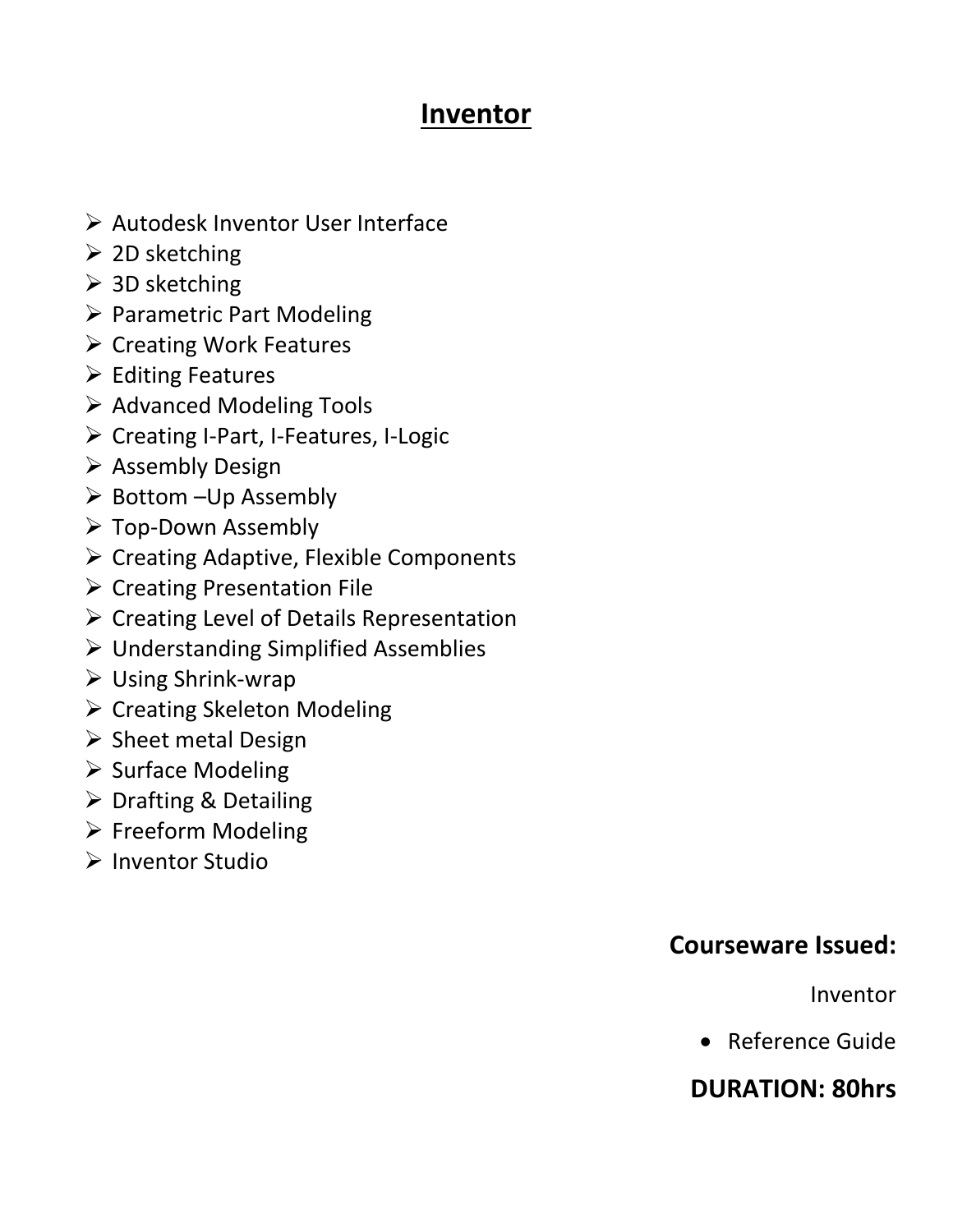## **SolidWorks**

- $\triangleright$  Sketcher basics
- $\geq$  3D sketching
- $\triangleright$  Part modeling
- $\triangleright$  Creating reference geometries
- $\triangleright$  Editing features
- $\triangleright$  Advanced modeling tools
- $\triangleright$  Configuration
- $\triangleright$  Design table/library features
- $\triangleright$  Import/export of files
- $\triangleright$  Surface overview
- $\triangleright$  Bottom-up assembly
- $\triangleright$  Top-down assembly
- $\triangleright$  Exploding assemblies
- $\triangleright$  Simulation/ Detailing
- $\triangleright$  BOM, balloon tools
- $\triangleright$  Sheet metal
- $\triangleright$  PDM Works
- Weldment

### **Courseware Issued:**

SolidWorks

Reference Guide

Workbook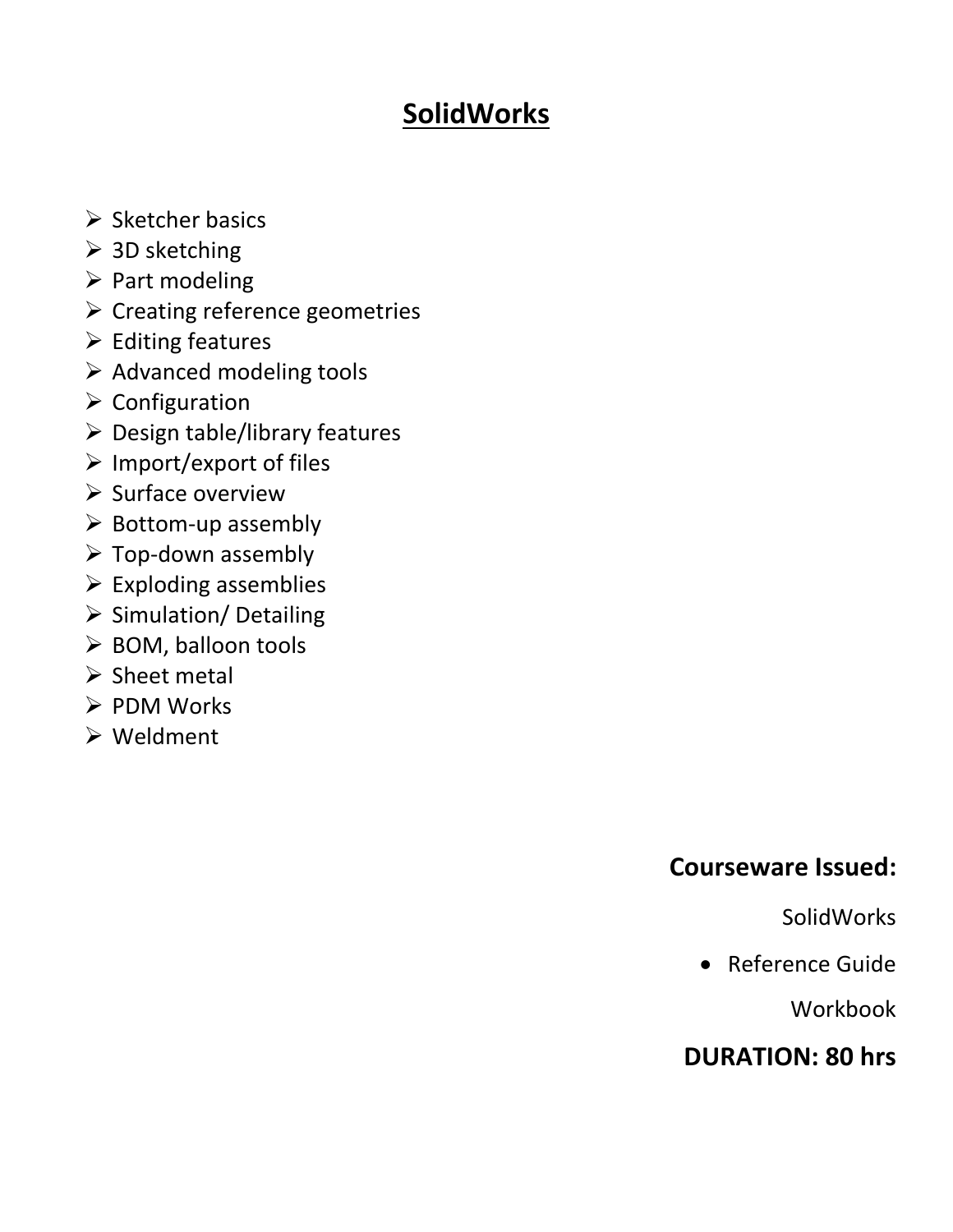## **SolidWorks Motion**

- Types of Motion Studies
- $\triangleright$  Solid Works Motion Capabilities
- $\triangleright$  Solid Works Motion Entities
- $\triangleright$  Animation and Basic Motion
- ▶ Motion Simulation
- Using Solid Works Motion for Solving Particle Dynamics Problems
- Using Solid Works Motion for Solving Multibody Dynamics with Examples
- $\triangleright$  Results Plots and Verification

### **Courseware Issued:**

SolidWorks Motion

Reference Guide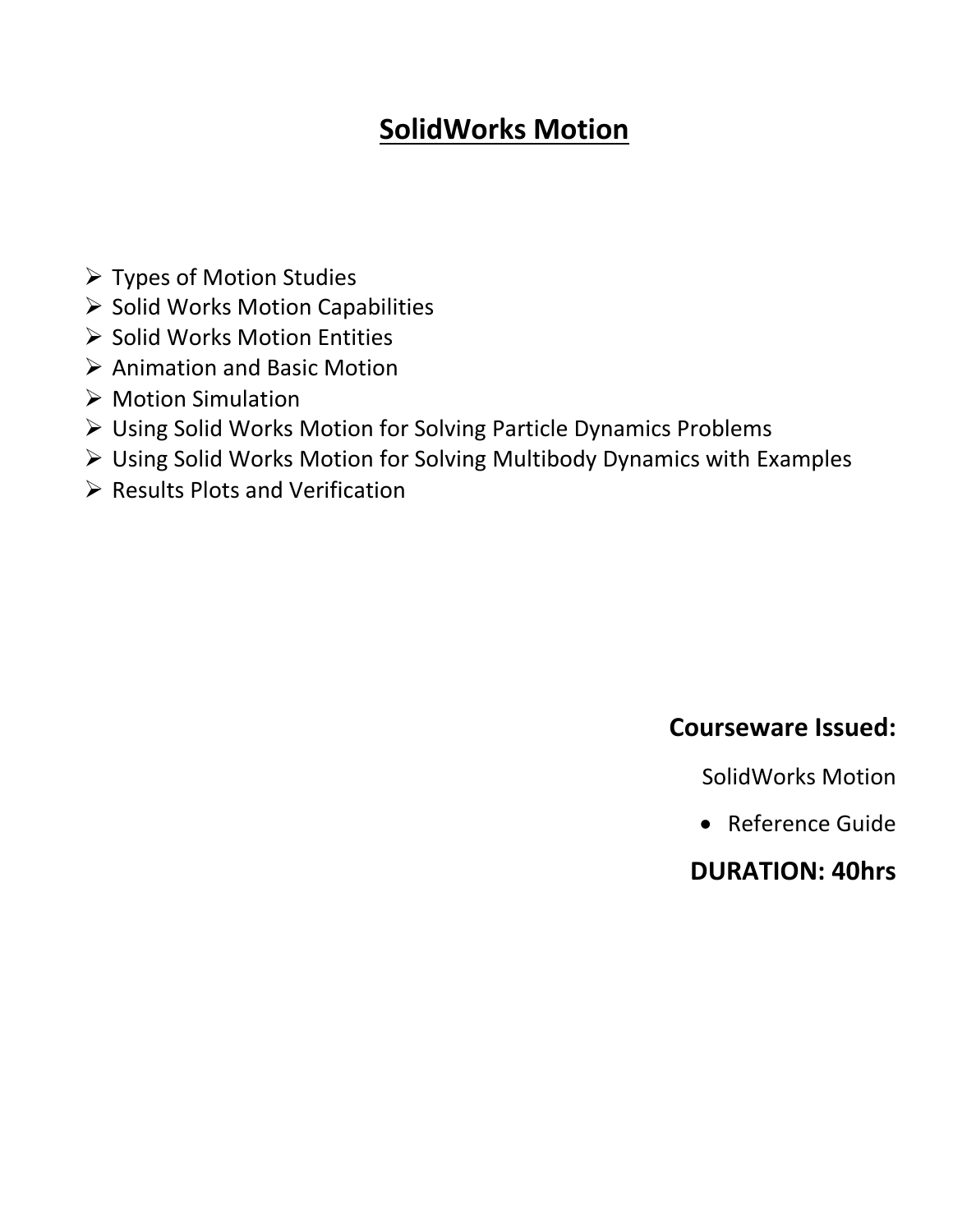# **CREO / PARAMETRIC**

- $\triangleright$  Creo/Parametric concepts
- $\triangleright$  Using the Creo/Parametric interface
- $\triangleright$  Creating sketcher geometry
- $\triangleright$  Creating extrudes, revolves, and ribs
- $\triangleright$  Selecting and editing
- $\triangleright$  Creating datum features
- $\triangleright$  Utilizing internal sketches and embedded datums
- $\triangleright$  Creating sweeps and blends
- $\triangleright$  Creating holes and shells
- $\triangleright$  Creating rounds, chamfers and drafts
- $\triangleright$  Variable section sweeps, helical sweeps and swept blends
- $\triangleright$  Creating patterns
- $\triangleright$  Group, copy, and mirror tools
- $\triangleright$  Measuring and inspecting models
- $\triangleright$  Advanced reference Management
- $\triangleright$  Relations and parameters
- Layers, family tables & UDF
- $\triangleright$  Assembling with constraints
- $\triangleright$  Exploding assemblies
- $\triangleright$  Creating surface features
- $\triangleright$  Editing surface features in Creo/Parametric
- $\triangleright$  Creating drawing views
- $\triangleright$  Creating drawing details
- $\triangleright$  Using advanced assembly constraints
- $\triangleright$  Creating and using component interfaces
- $\triangleright$  Creating and using flexible components
- $\triangleright$  Using assembly features and shrinkwrap
- $\triangleright$  Replacing components in an assembly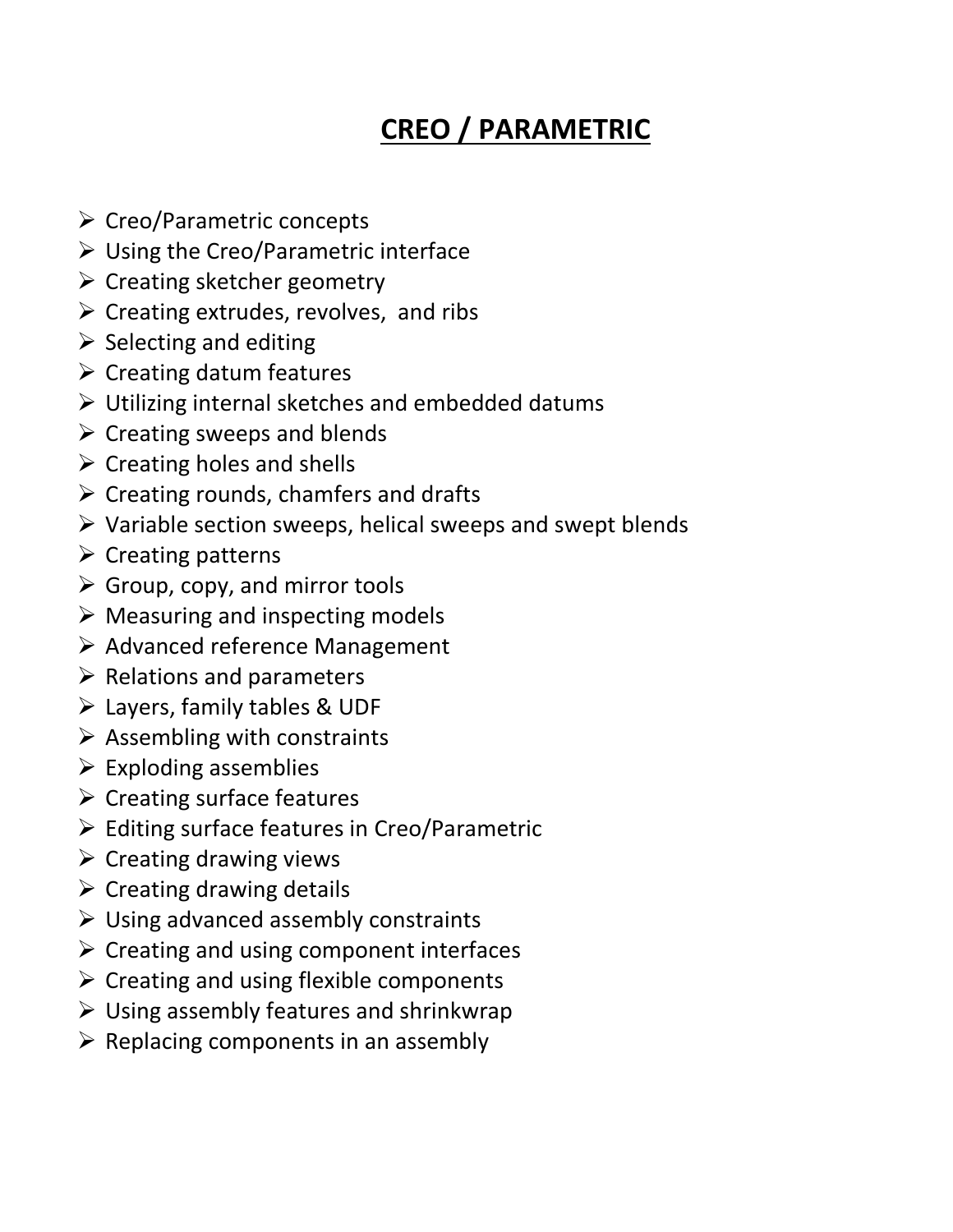- $\triangleright$  Understanding simplified reps
- $\triangleright$  Creating cross-sections, display styles, and combined views
- $\triangleright$  Substituting components by rep, envelope, and model
- $\triangleright$  Creating and using assembly structure and skeletons
- $\triangleright$  Introduction to sheet metal design
- $\triangleright$  Primary walls, secondary and unattached walls
- $\triangleright$  Unbend, bend back and cuts
- $\triangleright$  Notches and punches
- $\triangleright$  Sheet metal forms
- $\triangleright$  Bending & Unbending sheet metal geometry
- $\triangleright$  Converting solid parts
- $\triangleright$  Sheet metal drawings with flat tates and bend order table

#### **Courseware Issued:**

Creo/Parametric

• Reference Guide with work book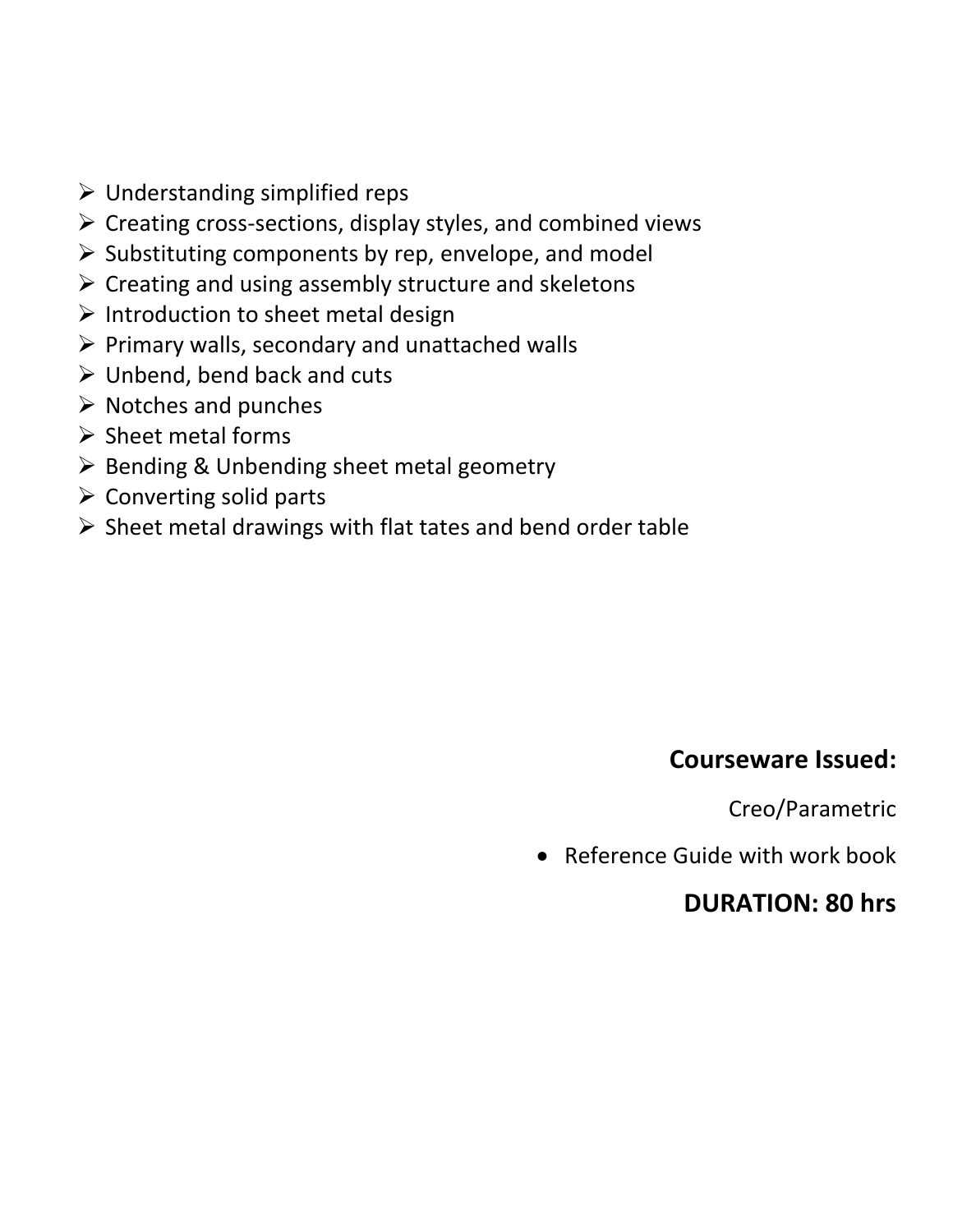## **CREO Simulate**

- $\triangleright$  Theoretical Fundamentals
- $\triangleright$  Preparing a CAD Model
- $\triangleright$  Pre-Processing
- $\triangleright$  Meshing
- $\triangleright$  Structural Static Analysis
- $\triangleright$  Model Analysis
- $\triangleright$  Buckling Analysis
- $\triangleright$  Symmetry
- $\triangleright$  Thermal
- $\triangleright$  Assembly Analysis
- Dynamic Analysis

### **Courseware Issued:**

CREO Simulate

Reference Guide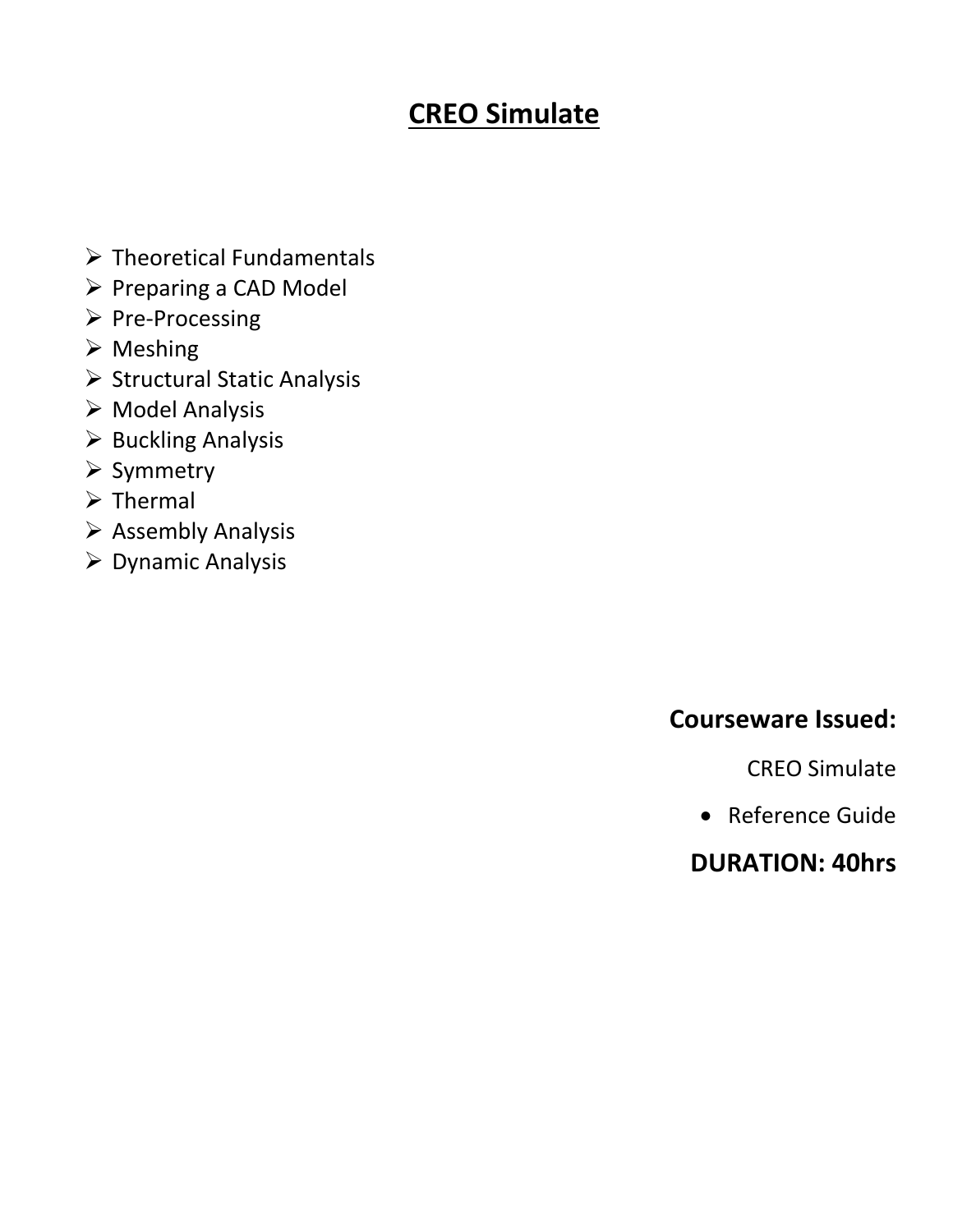# **CATIA**

- $\triangleright$  CATIA user interface
- $\triangleright$  Creating And editing Sketches
- $\triangleright$  Creating sketch based features
- $\triangleright$  Creating transformation features
- $\triangleright$  Creating dress up features
- $\triangleright$  Creating advanced replication tools
- $\triangleright$  Editing parts in Assembly
- $\triangleright$  Creating surface features
- $\triangleright$  Generative Sheet metal Design
- $\triangleright$  Drawing View generation
- $\triangleright$  Bill of materials, balloons
- $\triangleright$  Finalizing the drawing and Printing
- $\triangleright$  Dress up on 2D views
- $\triangleright$  Real time rendering

### **Courseware Issued:**

CATIA

Reference Guide

With Workbook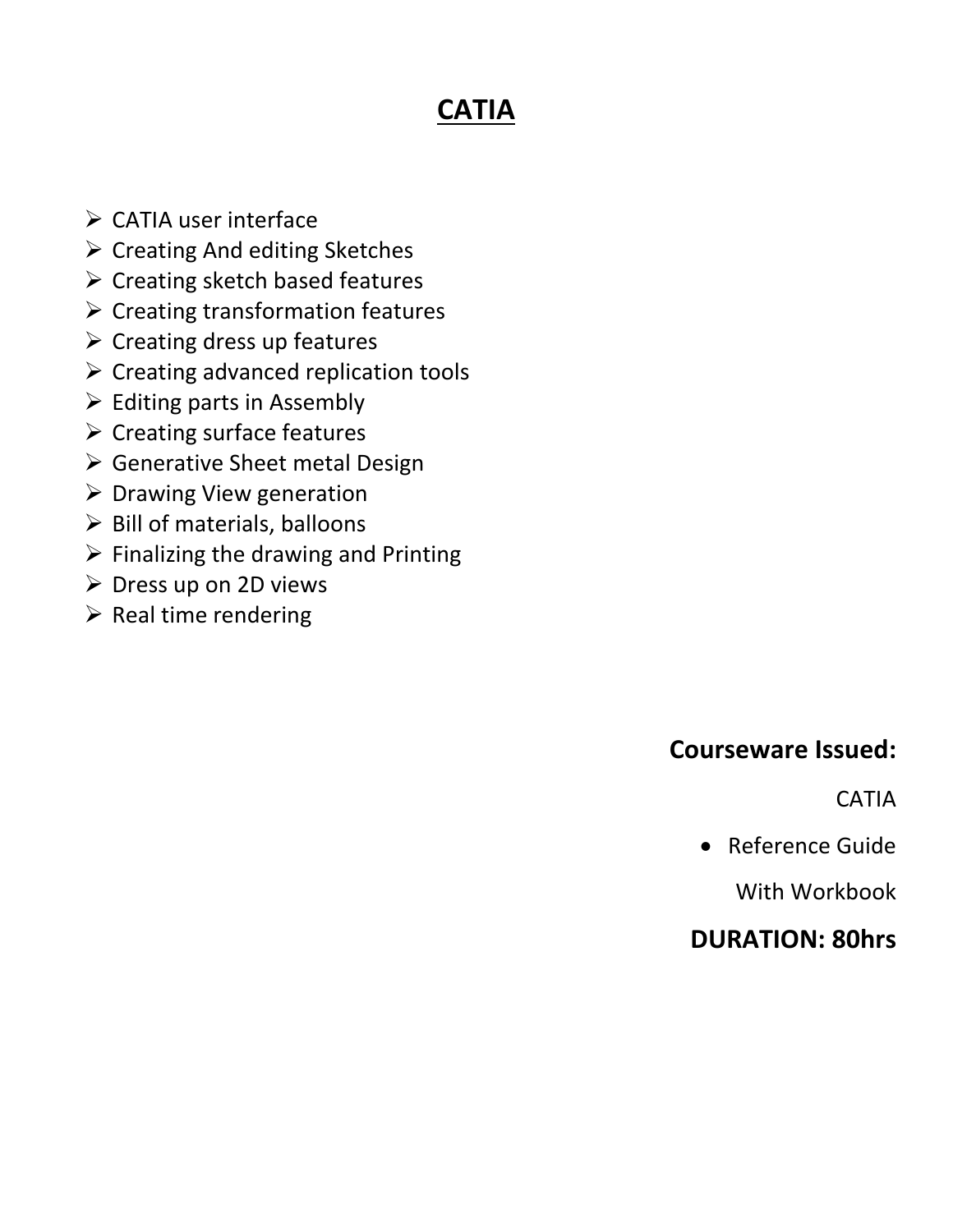## **CATIA Kinematics**

- $\triangleright$  Kinematics Overview
- Graphic User interface of CATIA Kinematics
- $\triangleright$  Basic mechanism process
- $\triangleright$  Creating Joints
- Motion Transfer Joints
- $\triangleright$  Rotating Joints
- Complex Joints
- **≻ Converting Constraints into Joints**
- Generating Mechanisms
- $\triangleright$  Simulating Mechanisms
- $\triangleright$  Evaluating Mechanisms
- ▶ Swept Volume

### **Courseware Issued:**

CATIA Kinematics

Reference Guide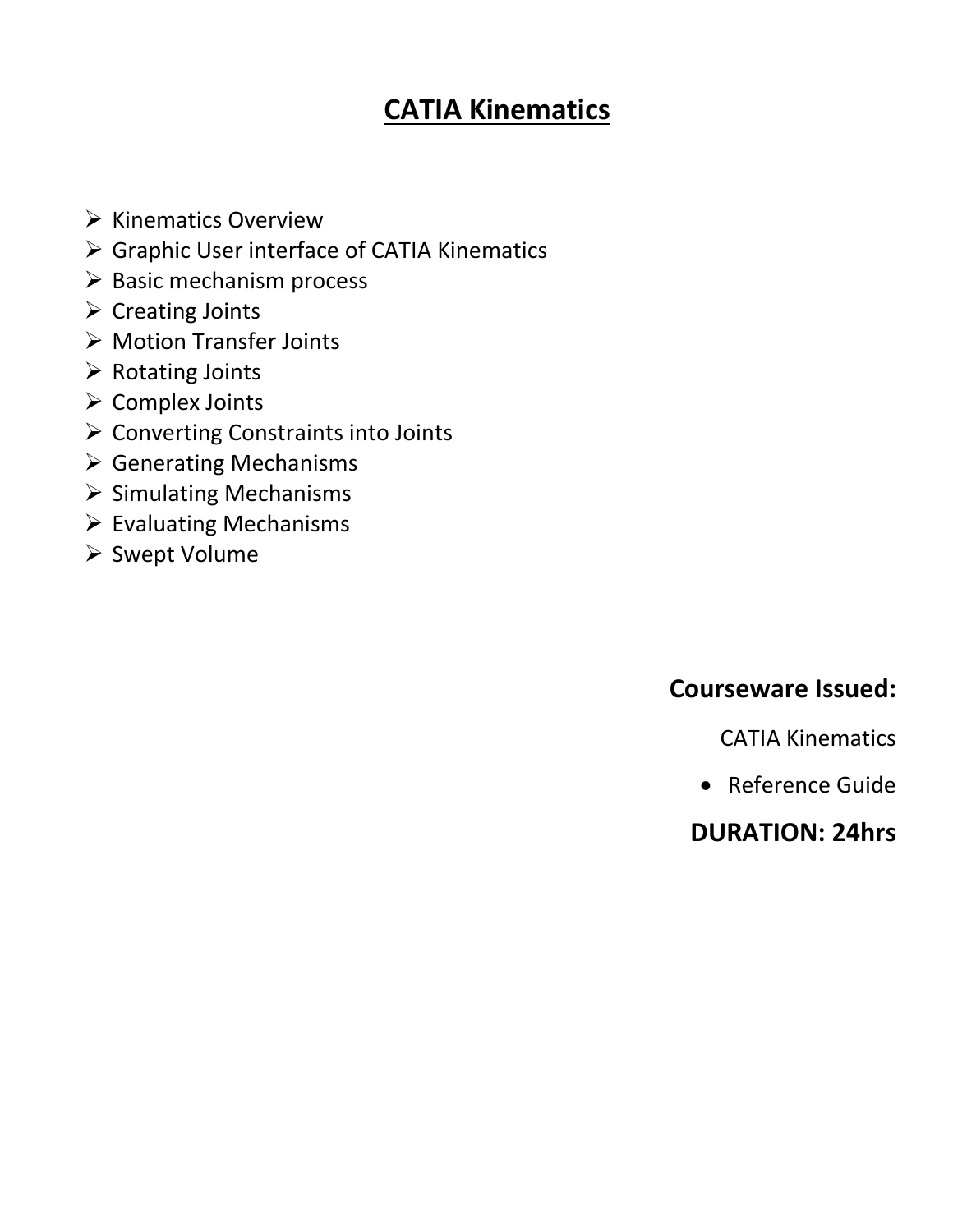### **Reverse Engineering**

- $\triangleright$  Reverse Engineering
- $\triangleright$  Process in Reverse Engineering
- $\triangleright$  Reverse Engineering Hardware and Software
- Getting Started
- $\triangleright$  Processing the Point Cloud data
- Importing Cloud data
- $\triangleright$  Creating and Editing Scans
- $\triangleright$  Editing Scans
- $\triangleright$  Curve Creation
- Creating Surfaces from curves (QSR)
- $\triangleright$  Completing the Surfaces with GSD

### **Courseware Issued:**

Reverse Engineering

Reference Guide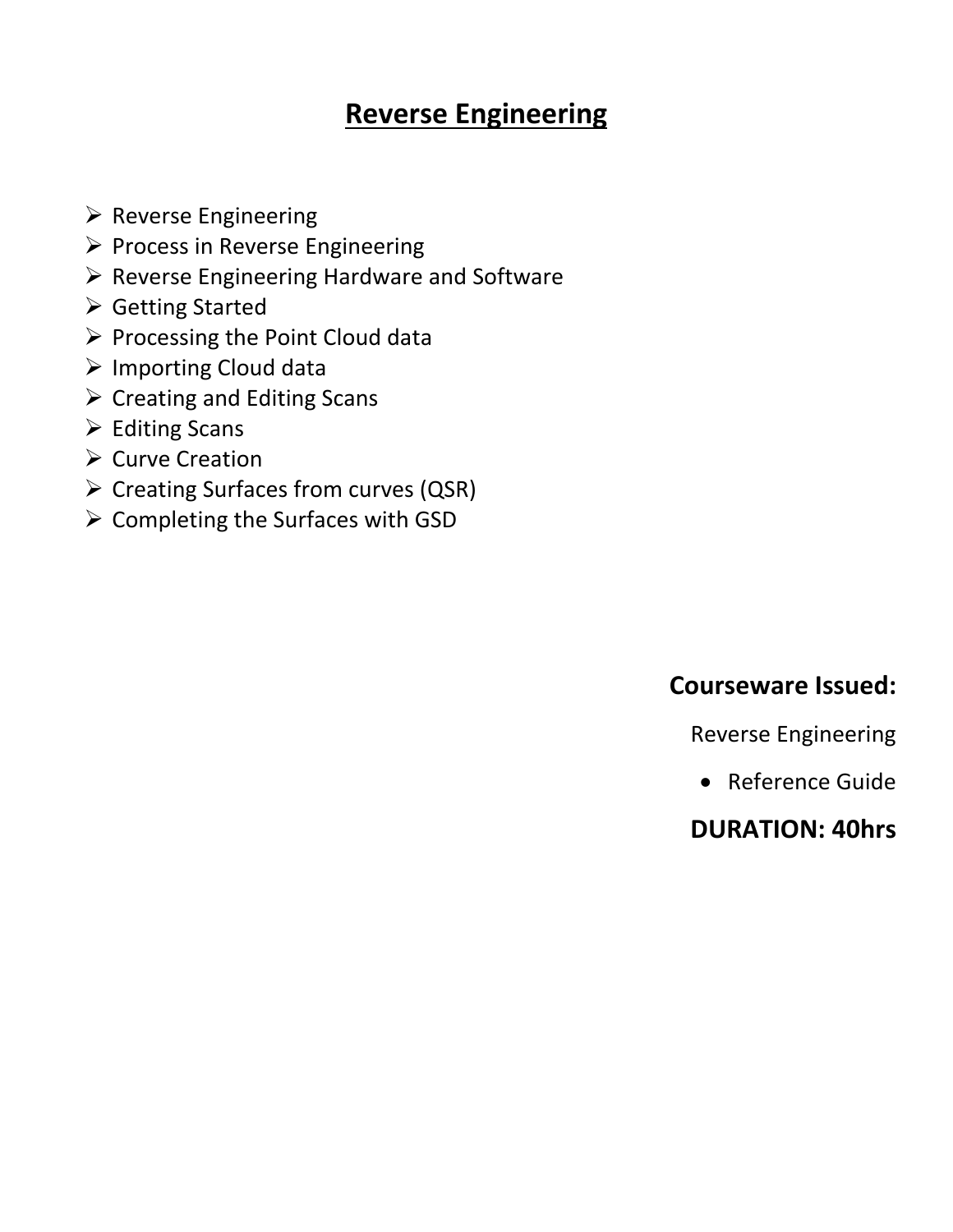# **NX CAD**

- User interface
- $\triangleright$  Sketcher essentials
- $\triangleright$  Constraining sketches
- **► Datums**
- $\triangleright$  Creating part features
- $\triangleright$  Editing parts
- $\triangleright$  Creating fundamental curves
- $\triangleright$  Editing curves
- $\triangleright$  Editing freeform features
- $\triangleright$  Basic assembly concepts
- $\triangleright$  Creating assemblies
- $\triangleright$  Positioning assembly Components
- $\triangleright$  Assembly revisions and component replacements
- $\triangleright$  Assembly sequencing
- $\triangleright$  Assemblies clearance and analysis
- $\triangleright$  Deformable components
- $\triangleright$  Part families
- $\triangleright$  Introduction to drafting
- $\triangleright$  Drawings and views
- $\triangleright$  Creating dimensions, notes and labels
- $\triangleright$  Plotting drawings

### **Courseware Issued:**

NX CAD

Reference Guide

MCADD Workbook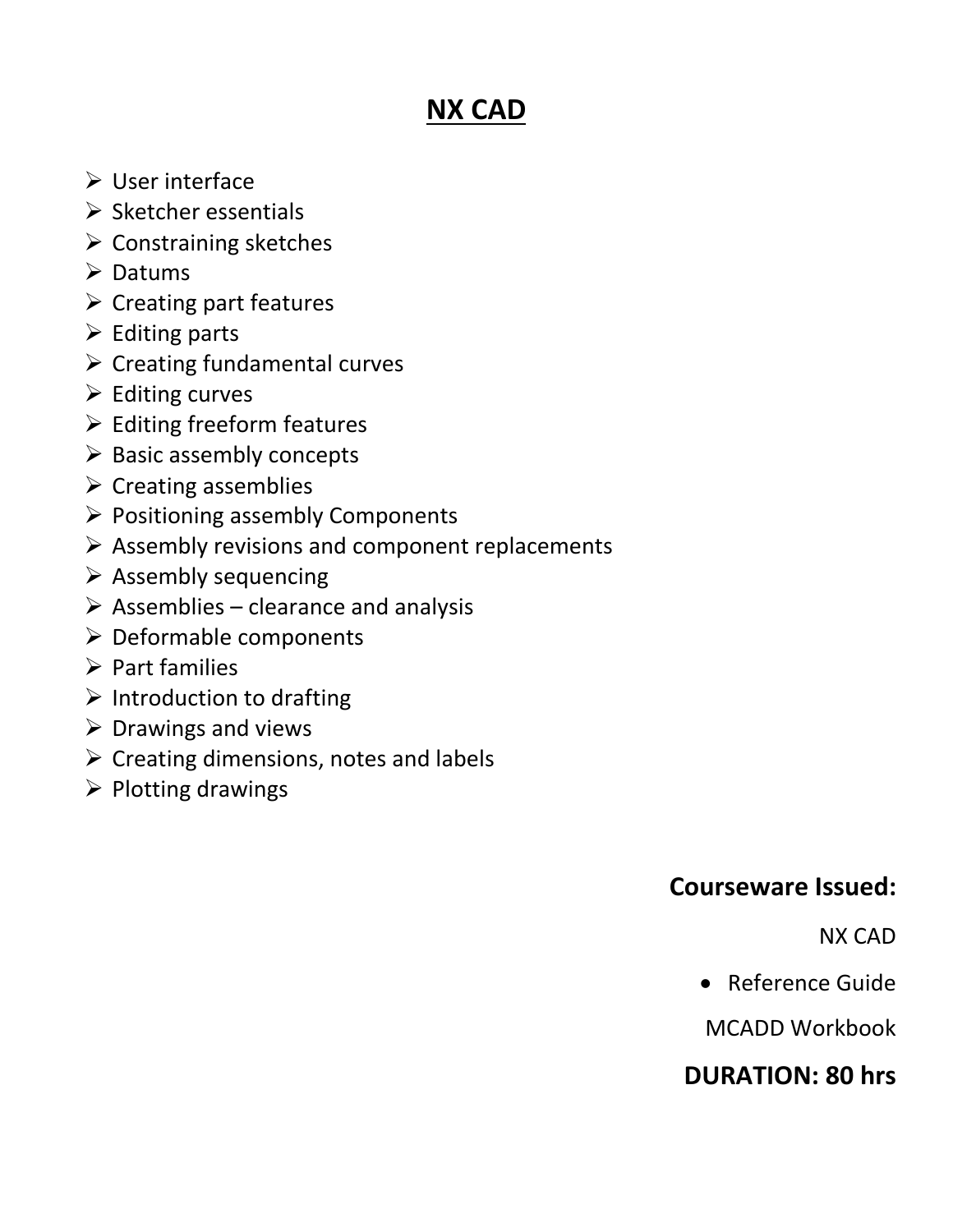### **NX Nastran**

- $\triangleright$  Finite element analysis
- $\triangleright$  NX Nastran overview
- $\triangleright$  Geometry abstraction
- Geometry idealization
- $\triangleright$  Specifying materials
- $\triangleright$  Meshing the geometry
- $\triangleright$  Model checking process
- $\triangleright$  Defining boundary conditions
- $\triangleright$  Solving the FE model
- $\triangleright$  Post-processing the solution
- $\triangleright$  Generating reports
- $\triangleright$  Import and export of model data
- $\triangleright$  Applying contact and gluing conditions
- $\triangleright$  Linear static analysis
- $\triangleright$  Modal analysis
- $\triangleright$  Buckling analysis
- $\triangleright$  Response analysis
- $\triangleright$  Thermal analysis
- $\triangleright$  Nonlinear static analysis
- $\triangleright$  Assembly FEM
- $\triangleright$  Optimization study

#### **Courseware Issued:**

NX Nastran

Reference Guide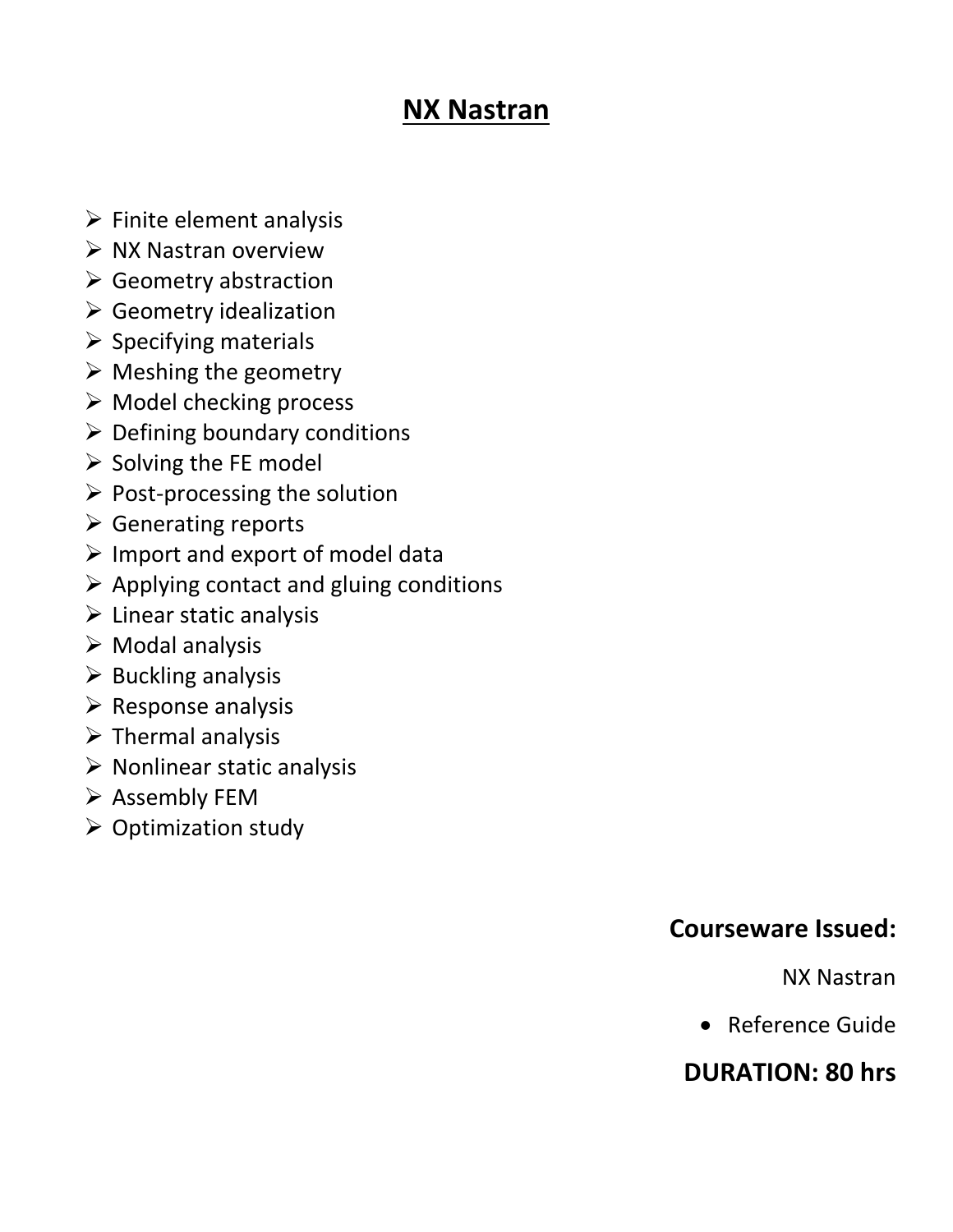## **NX CAM**

- $\triangleright$  The operation navigator
- $\triangleright$  Manufacturing operations Engraving and post processing
- $\triangleright$  Wizards and shop documentation
- $\triangleright$  Planar milling introduction and profiling
- $\triangleright$  Engrave text
- $\triangleright$  Face milling
- $\triangleright$  Cavity milling
- $\triangleright$  Z-level milling
- $\triangleright$  Thread milling
- $\triangleright$  Area milling
- $\triangleright$  Radial cutting
- $\triangleright$  Surface area cutting
- $\triangleright$  Engraving
- $\triangleright$  Contour profiling
- $\triangleright$  Common parameters
- $\triangleright$  Rough and finish turning
- $\triangleright$  Centerline drilling
- $\triangleright$  Groove and thread operations
- $\triangleright$  Multiple spindles and IPW

#### **Courseware Issued:**

NX CAM

Reference Guide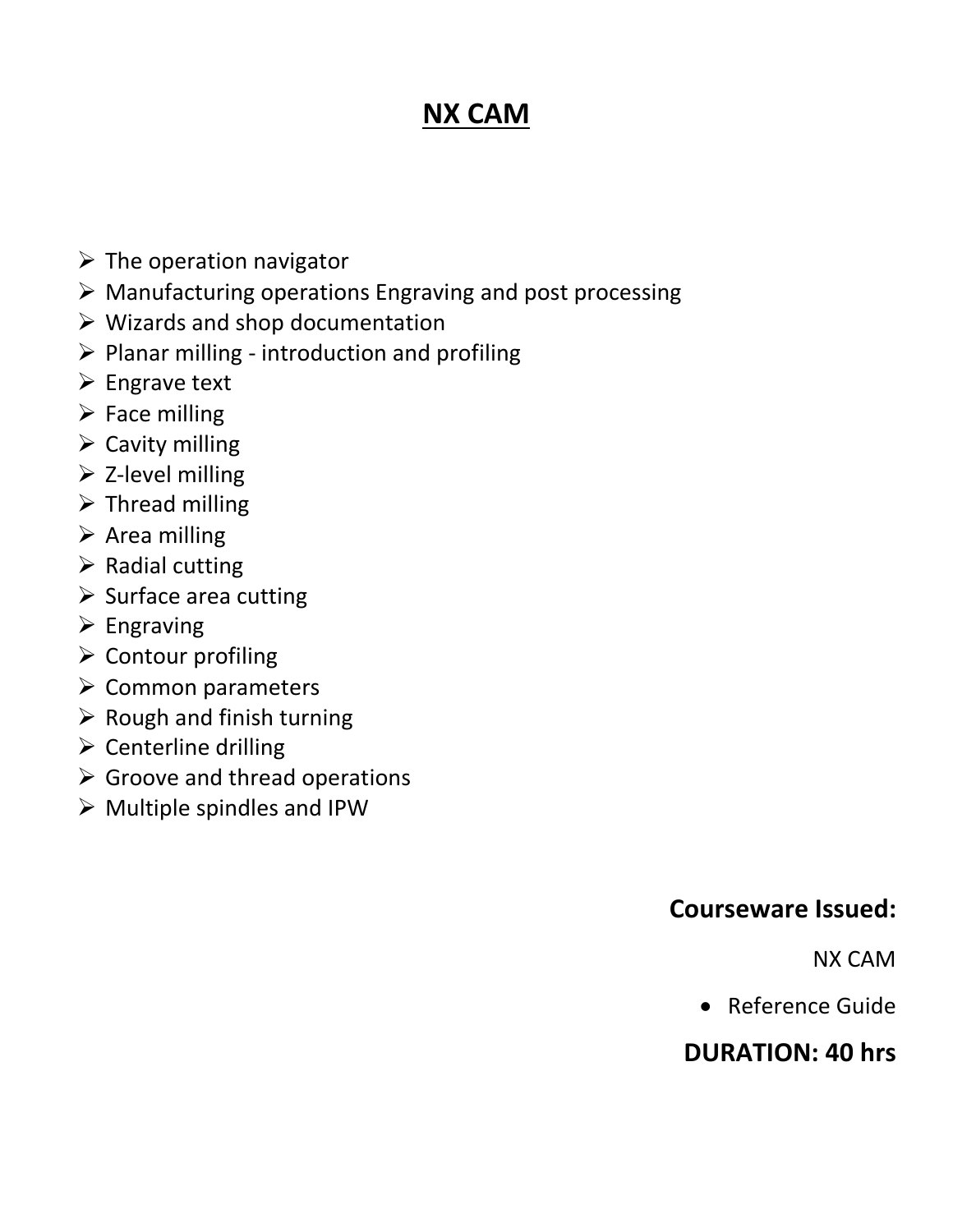### **GD&T**

- $\triangleright$  Dimensions and drawings
- $\triangleright$  Tolerance dimensioning
- $\triangleright$  Ways of expressing tolerance
- $\triangleright$  IT grades
- Introduction to "ASME Y14.5M-1994"
- GD&T rules
- $\triangleright$  Maximum Material Condition of a feature of size
- Least Material Condition of a feature of size
- $\triangleright$  Concept of virtual condition
- $\triangleright$  Concept of bonus tolerance
- $\triangleright$  Planar datums
- $\triangleright$  Modifiers and symbols
- $\triangleright$  Tolerance types

### **Courseware Issued:**

GD&T

Reference Guide

### **DURATION: 16hrs**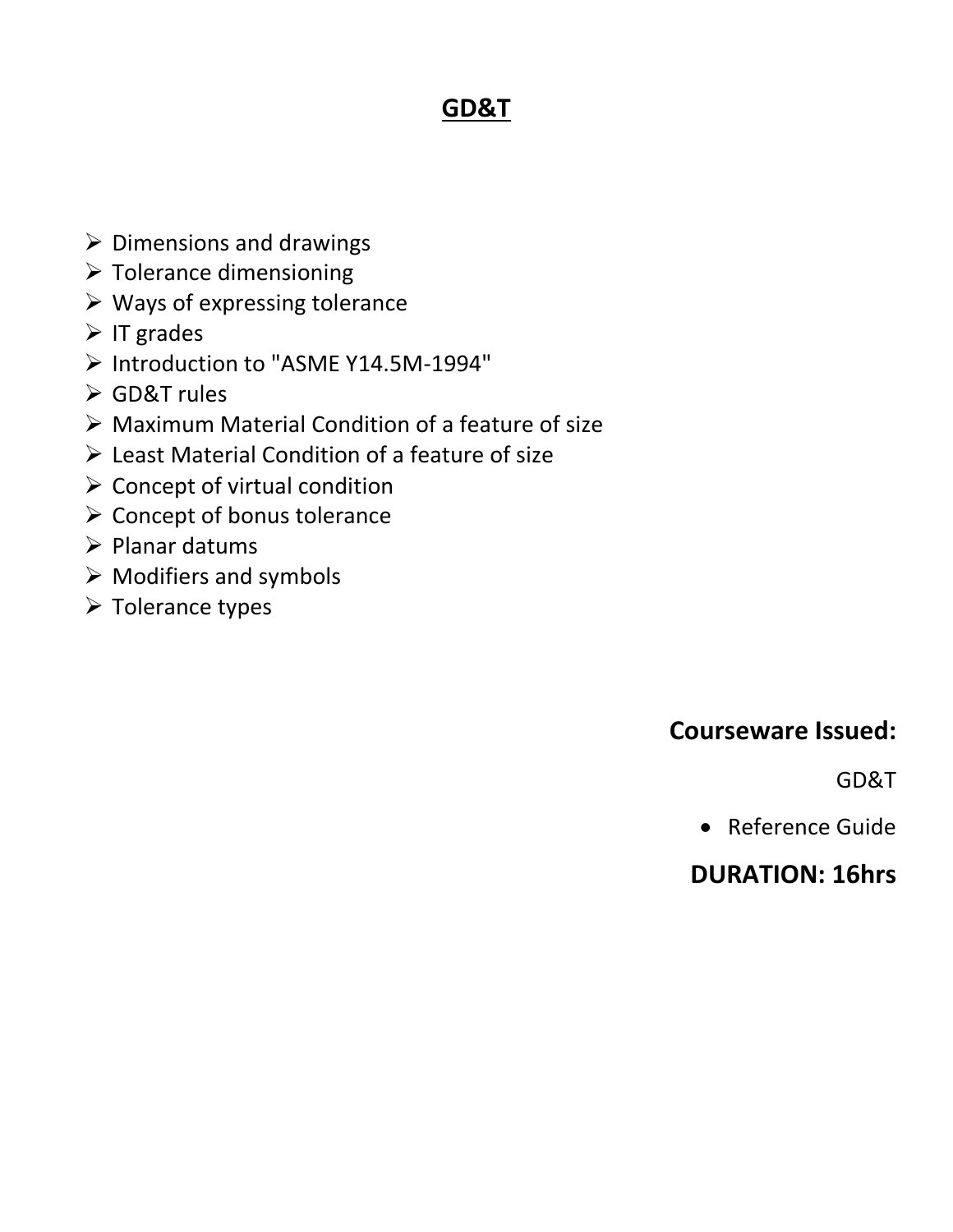### **ANSYS Workbench**

- $\triangleright$  Introduction to CAE
- General Procedure involved in FEA
- GUI of ANSYS Workbench
- Working on a Project
- ▶ CAD modeling Using ANSYS Workbench
- $\triangleright$  Defining and Assigning Materials
- $\triangleright$  Generating the Mesh
- $\triangleright$  Optimizing the Model to refine Mesh
- $\triangleright$  Working with different Boundary conditions
- $\triangleright$  Surface and Line Models
- $\triangleright$  Static Structural analysis
- $\triangleright$  Modal analysis
- $\triangleright$  Buckling analysis
- $\triangleright$  Thermal analysis
- $\triangleright$  Coupled Field(Thermal Stress)
- ▶ Post Processing

### **Courseware Issued**

ANSYS Workbench

Reference Guide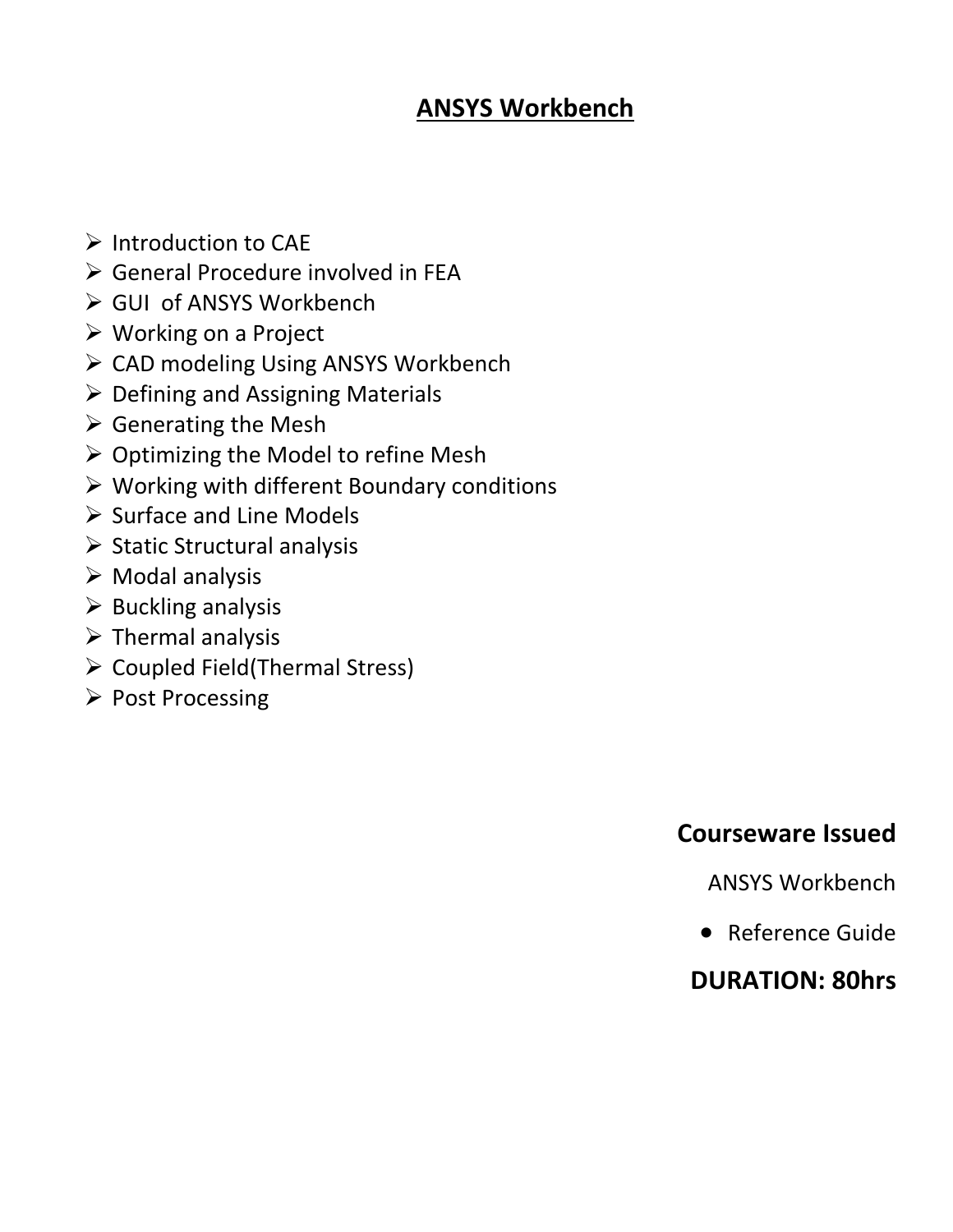## **ANSYS Fluent**

- $\triangleright$  Basics of CFD
- $\triangleright$  Flow Mixing
- $\triangleright$  Heat Transfer
- $\triangleright$  Transonic Flow
- Multiple Species
- > Turbulence Modeling
- $\triangleright$  Periodicity
- $\triangleright$  Radiation and Convection models
- $\triangleright$  Siphoning

#### **Courseware Issued**

ANSYS Fluent

Reference Guide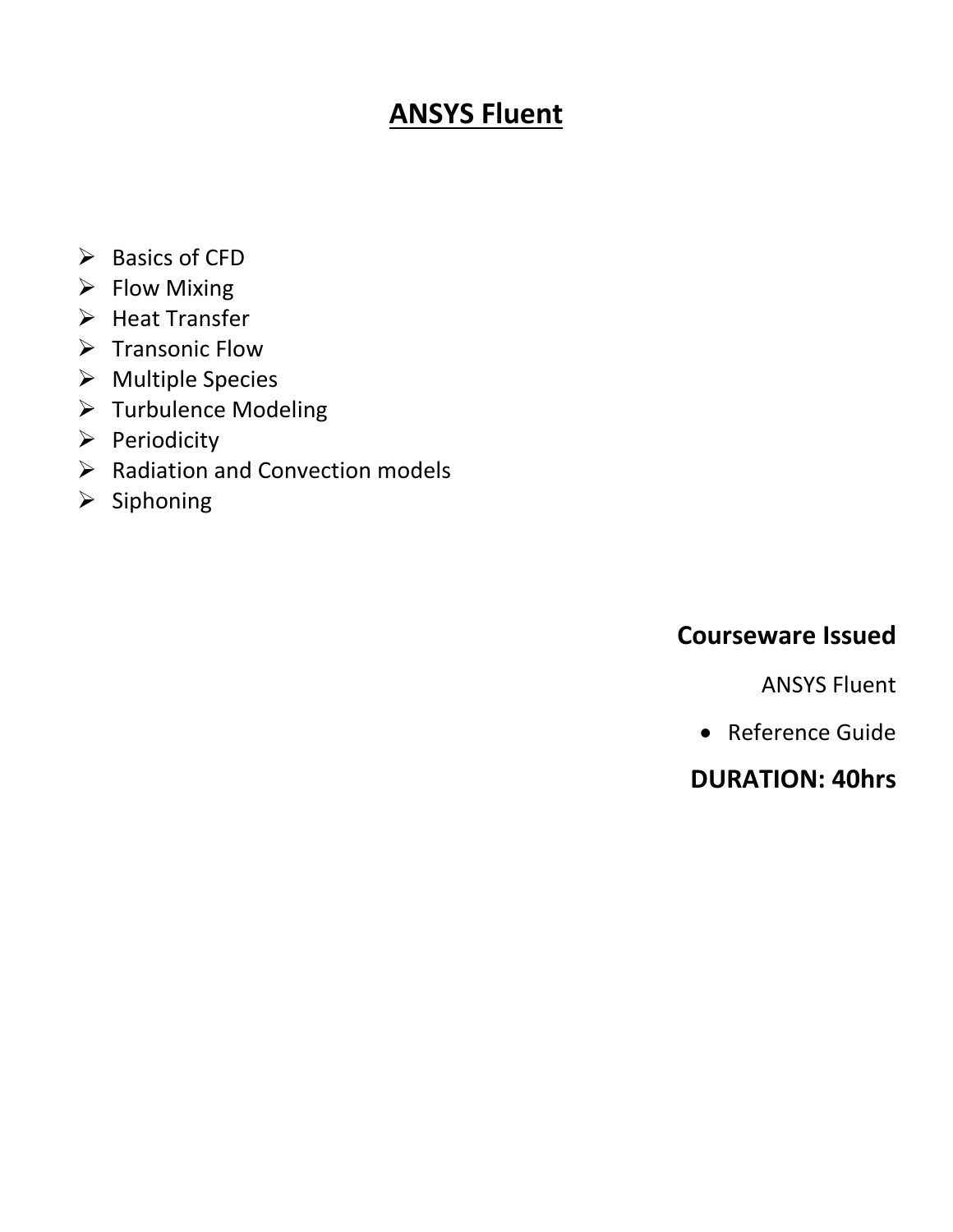# **Hypermesh**

- $\triangleright$  Introduction to FEM
- $\triangleright$  Brief on Meshing
- $\triangleright$  Basic interaction with Hypermesh
- $\triangleright$  Preparing geometry for meshing
- $\triangleright$  Shell meshing
- $\triangleright$  Tetra meshing
- Quality
- $\triangleright$  Assemblies: welding and swapping parts
- $\triangleright$  Analysis Setup
- Hypermesh Solver Interfaces

### **Courseware Issued**

Hypermesh

Reference Guide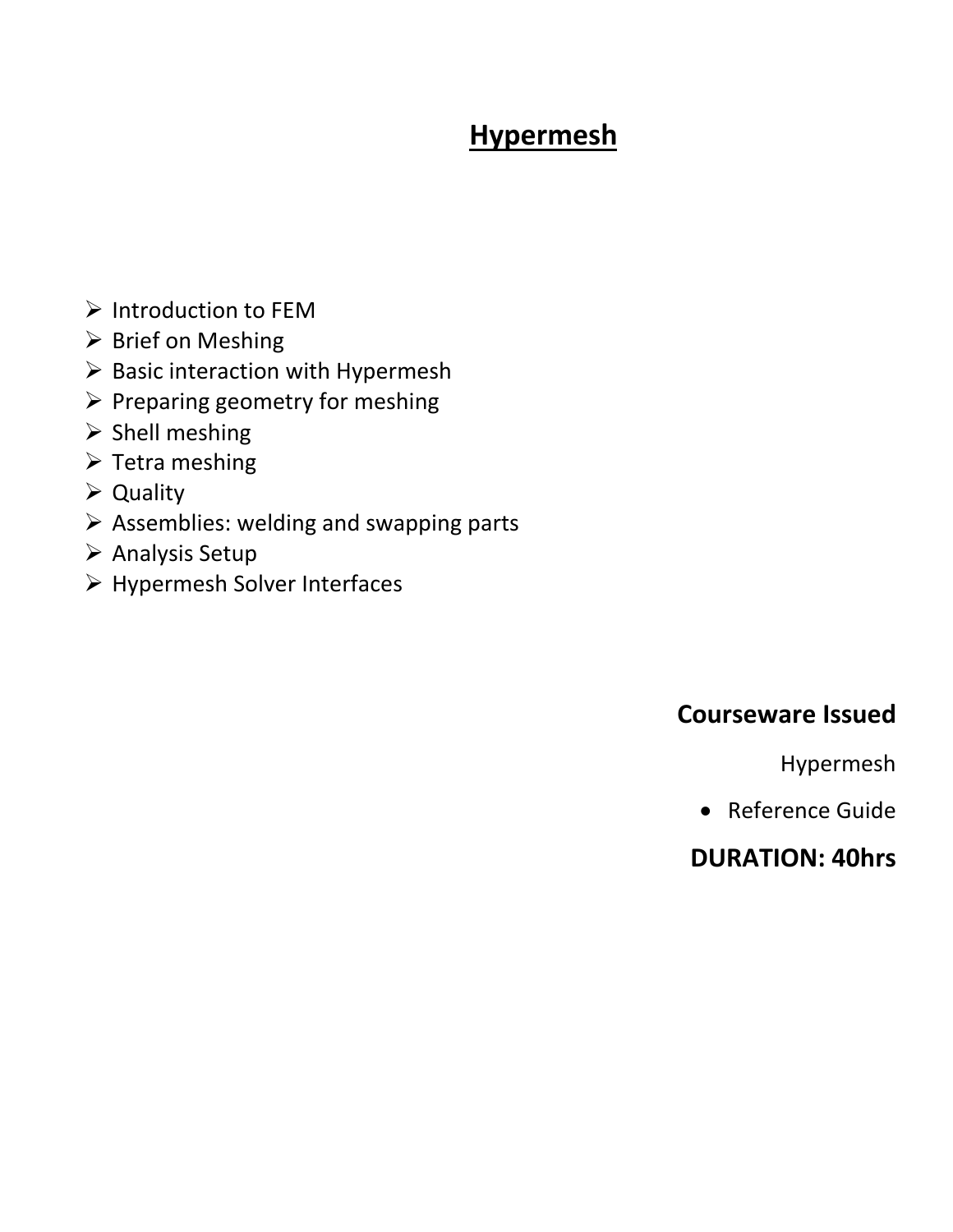## **3D Printing**

- $\triangleright$  Introduction of 3D Printing
- $\triangleright$  Evolution of 3D Printing
- $\triangleright$  About Additive Manufacturing
- General Procedure of 3D Printing
- > 3D CAD file Formats
- $\triangleright$  Stereo Lithography files
- Various printing Technologies (SLA,SLS,FDM,Poly jet Printing, Color jet printing, SHS, SLM, LOM, Multi jet Printing ,DLP)
- $\triangleright$  FDM in detail
- $\triangleright$  Preparation Of Print ready file Using Plasto 200
- ▶ Operating Plasto 200-Live Demonstration
- $\triangleright$  STL Principles
- Object Placement
- $\triangleright$  Print Settings
- Material Properties
- Manual Controls
- $\triangleright$  Project

### **Courseware Issued:**

3D Printing

Reference Guide